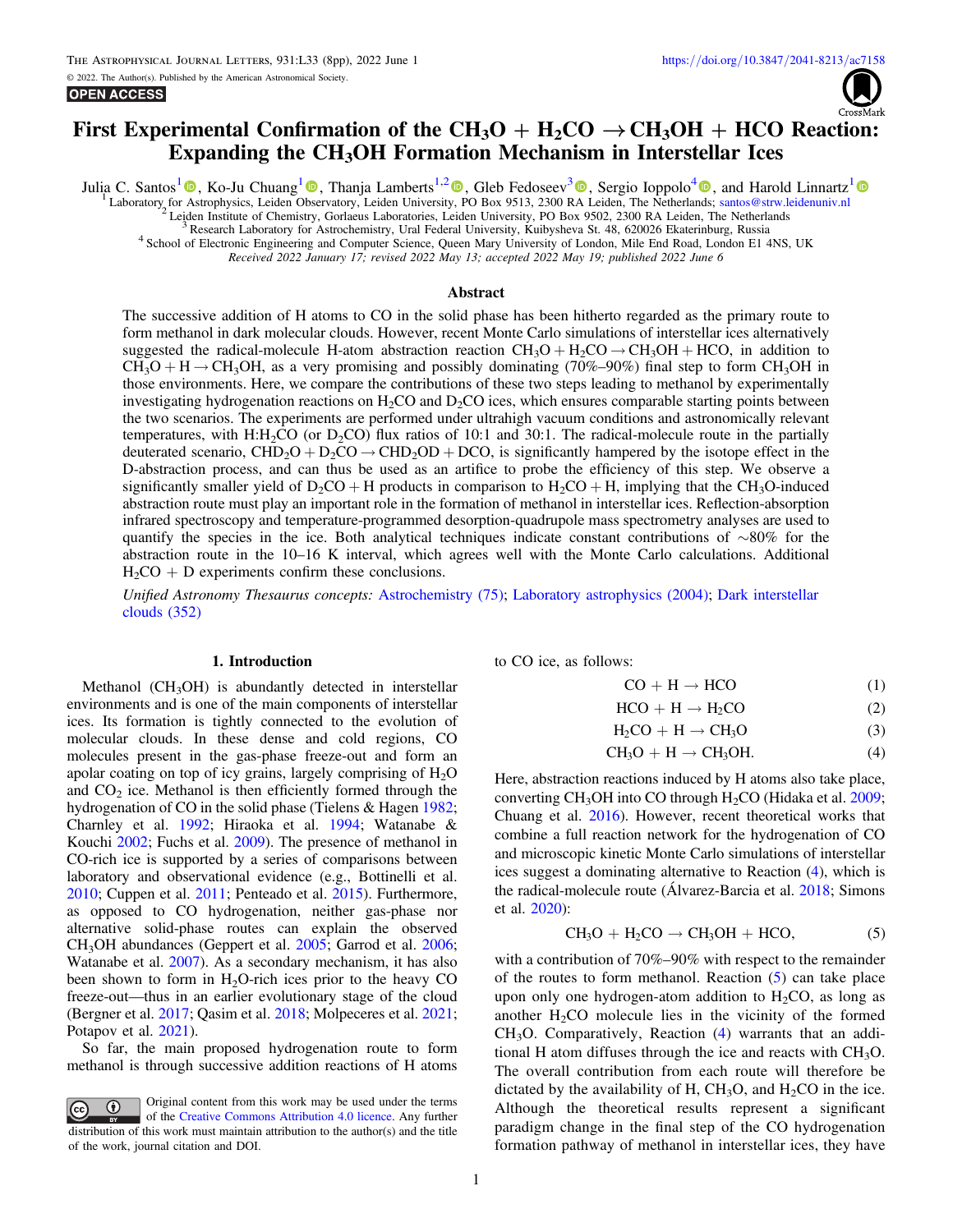not yet been systematically investigated in the laboratory. Experimental verification is however possible by exploring the kinetic isotope effect of the reactions involving deuterated species (i.e.,  $D_2CO$  and D), as will be discussed below.

At the typical low temperatures of molecular clouds, quantum-mechanical tunneling governs the activation of chemical reactions. Under these conditions, D-abstraction reactions are significantly hampered in comparison to their H-abstraction counterparts (e.g., Nagaoka et al. [2005](#page-7-0); Hidaka et al. [2007;](#page-7-0) Goumans [2011](#page-7-0)), on account of the so-called "kinetic isotope effect." Reaction ([5](#page-0-0)) is a radical-molecule route that involves a H-abstraction reaction from  $H_2CO$  with an activation barrier of  $\Delta E \sim 2670$  K (Álvarez-Barcia et al. [2018](#page-7-0)). Thus, it most likely proceeds through quantum tunneling at such low temperatures. As a consequence, the rate constant of the analog reaction with the deuterated formaldehyde (i.e., D-atom abstraction from  $D_2CO$ ) is expected to be severely hindered. In the present work, we take advantage of this isotope effect to quantify the respective contributions from mechanisms ([4](#page-0-0)) and ([5](#page-0-0)) in forming methanol under molecular-cloud conditions. We then confirm the dominance of the radicalmolecule route through complementary  $H_2CO + D$ experiments.

# 2. Experimental

All experiments are performed using the setup SURFRESIDE<sup>3</sup>, which has been described in detail elsewhere (Ioppolo et al. [2013;](#page-7-0) Qasim et al. [2020](#page-7-0)). It consists of an ultrahigh vacuum chamber with a base pressure of  $\sim$ 5 × 10<sup>-10</sup> mbar. At its center, a gold-plated copper substrate is mounted on the tip of a closed-cycle He cryostat that allows the temperature of the substrate to vary between 8 and 450 K through resistive heating. The temperature is monitored by two silicon diode sensors with a relative accuracy of 0.5 K. We deposit either  $H_2CO$  or  $D_2CO$  simultaneously with thermalized H and D atoms during the so-called codeposition experiments. The  $H_2CO$  and  $D_2CO$  vapors are produced from paraformaldehyde (purity 95%, Sigma-Aldrich) and paraformaldehyde- $d_2$ (purity 98%, Sigma-Aldrich) powders heated to ∼60°C–100°C in glass vacuum tubes. The hydrogen and deuterium atoms are simultaneously generated by both a hydrogen atom beam source (Tschersich [2000](#page-7-0)) and a microwave atom source (Anton et al. [2000](#page-7-0)), and are thermally cooled to room temperature by colliding with the walls of nose-shaped quartz pipes that are placed along the beam path in both atom sources. A set of experiments comprising of 360 minutes of  $H_2CO + H$  or  $D_2CO + H$  codepositions is performed at temperatures of 10, 12, 14, and 16 K. Additionally, analogous codeposition experiments of  $H_2CO + D$  are also reported. The full complementary set of  $H_2CO + D$  and  $D_2CO + D$  codepositions are not performed due to the low efficiency of the D-atom addition reactions resulting from the kinetic isotope effect caused by the slower rate of quantum tunneling of D atoms over H atoms (Hidaka et al. [2009](#page-7-0); Goumans [2011](#page-7-0)).

During the experiments, the ices are monitored in situ by means of Fourier-transform reflection-absorption infrared spectroscopy (RAIRS) in the range of  $700-4000 \text{ cm}^{-1}$ , with a resolution of  $1 \text{ cm}^{-1}$ . After the codeposition experiments, the sample is heated at a ramping rate of 5 K minutes<sup>-1</sup>. The desorbed species are monitored by a quadrupole mass spectrometer during temperature-programmed desorption experiments (TPD-QMS). To derive the column densities of the species in the ice, we employ the modified Beer–Lambert law to convert absorbance area to absolute abundance. We use band-strength values of  $A(H_2CO)_{\nu=1727} \sim 3.6 \times 10^{-17}$  cm molecule<sup>-1</sup> and  $A (CH_3OH)_{\nu=1030} \sim 3.1 \times 10^{-17}$  cm molecule<sup>-1</sup>, which were calibrated in the same setup by laser-interference measurements (Chuang et al. [2018](#page-7-0)). For CHD<sub>2</sub>OH ( $\nu$  = 1037 cm<sup>-1</sup>), the band strength is estimated by multiplying  $ACH_3OH$ ) by a calibration factor of 0.43 (Nagaoka et al. [2007](#page-7-0)). Finally, the band strength of  $D_2CO$  is obtained by comparing the infrared (IR) absorbance areas of the same amount of pure  $H_2CO$  and  $D_2CO$  ices. We experimentally derive  $A(D_2CO)_{\nu=1679} \sim 2.8 \times 10^{-17}$  cm molecule<sup>-1</sup>. More details on this procedure are given in Appendix [A](#page-5-0). For a specific flux configuration, the relative uncertainties of the molecule and H-atom fluxes are, respectively, <9% and <4%. The error bar estimation due to the instrumental uncertainties of the RAIRS and TPD-QMS measurements is derived from the integrated noise signals of blank experiments in the same bandwidth. Table [1](#page-6-0) in Appendix [B](#page-6-0) lists the experiments performed in this study and the relative abundance of  $CHD_2OH/CH_3OH$  derived from the RAIRS and QMS-TPD analyses.

## 3. Results and Discussion

In Figure [1,](#page-2-0) we present a schematic view of the reaction routes probed in our experiments. To focus on Reactions ([4](#page-0-0)) and  $(5)$  $(5)$  $(5)$ , we skip steps  $(1)$  $(1)$  $(1)$  and  $(2)$  $(2)$  $(2)$  and start by directly depositing formaldehyde. This way, comparable starting points between the two scenarios are obtained.

By using different isotope-labeled reactants  $(H_2CO)$  and  $D_2CO$ , the importance of Reactions ([4](#page-0-0)) and (4') can be directly assessed. The yields of methanol from  $H_2CO$  through Reaction ([4](#page-0-0)) and from  $D_2CO$  through (4')—see Figure [1](#page-2-0)—should be identical, since both radical–radical routes are barrierless. Conversely, the formation of the isotope-labeled  $CHD<sub>2</sub>OD$ through Reaction (5′) is expected to be strongly affected by the isotope effect and to become negligible, whereas ([5](#page-0-0)) still takes place. Moreover, the hydrogen-addition steps  $H_2CO + H$  and  $D_2CO + H$  have similar activation barriers of 2318 and 2253 K, respectively, and similar rate constants (Hidaka et al. [2009](#page-7-0); Goumans [2011](#page-7-0)). Thus, they yield comparable amounts of  $CH<sub>3</sub>O$  and  $CHD<sub>2</sub>O$ . The contributions of the two competing routes are hence obtained by comparing the relative abundances between the total CH<sub>3</sub>OH yield of the H<sub>2</sub>CO ice (Reactions ([4](#page-0-0)) and ([5](#page-0-0))) and that of  $CHD<sub>2</sub>OH$  in the  $D<sub>2</sub>CO$  ice (Reaction (4′)).

The final infrared spectra of both  $H_2CO + H$  and  $D_2CO + H$ codepositions after 360 minutes at 12 K are shown in Figure [2](#page-2-0). IR features of H<sub>2</sub>CO are observed at 1167 (CH<sub>2</sub> wag.,  $\nu = 6$ ), 1249 (CH<sub>2</sub> rock.,  $\nu = 5$ ), 1500 (CH<sub>2</sub> scis.,  $\nu = 3$ ), and 1727 cm<sup>-1</sup> (CO str.,  $\nu$  = 2). In the analog deuterated experiments,  $D_2CO$  peaks are detected at 988 ( $CD_2$  wag.), 1101 ( $CD_2$ ) scis.), and  $1679 \text{ cm}^{-1}$  (CO str.). In both cases the hydrogenated products  $CH<sub>3</sub>OH$  and  $CHD<sub>2</sub>OH$  are detected by their CO stretching ( $\nu = 8$ ) features at 1030 and 1037 cm<sup>-1</sup>, respectively (Shimanouchi [1972;](#page-7-0) Hidaka et al. [2009](#page-7-0)), which indicates that the H-addition routes in Figure [1](#page-2-0) proceed at a considerable rate.

Even in the experimental configuration with the highest product yield, no CHD<sub>2</sub>OD peaks (OD str. at  $\nu_1 \sim 2420 \text{ cm}^{-1}$ , Nagaoka et al. [2007](#page-7-0)) could be observed in the  $D_2CO + H$ spectrum. The detection of  $CHD<sub>2</sub>OH$  and nondetection of  $CHD<sub>2</sub>OD$  are in line with the expected low efficiency of the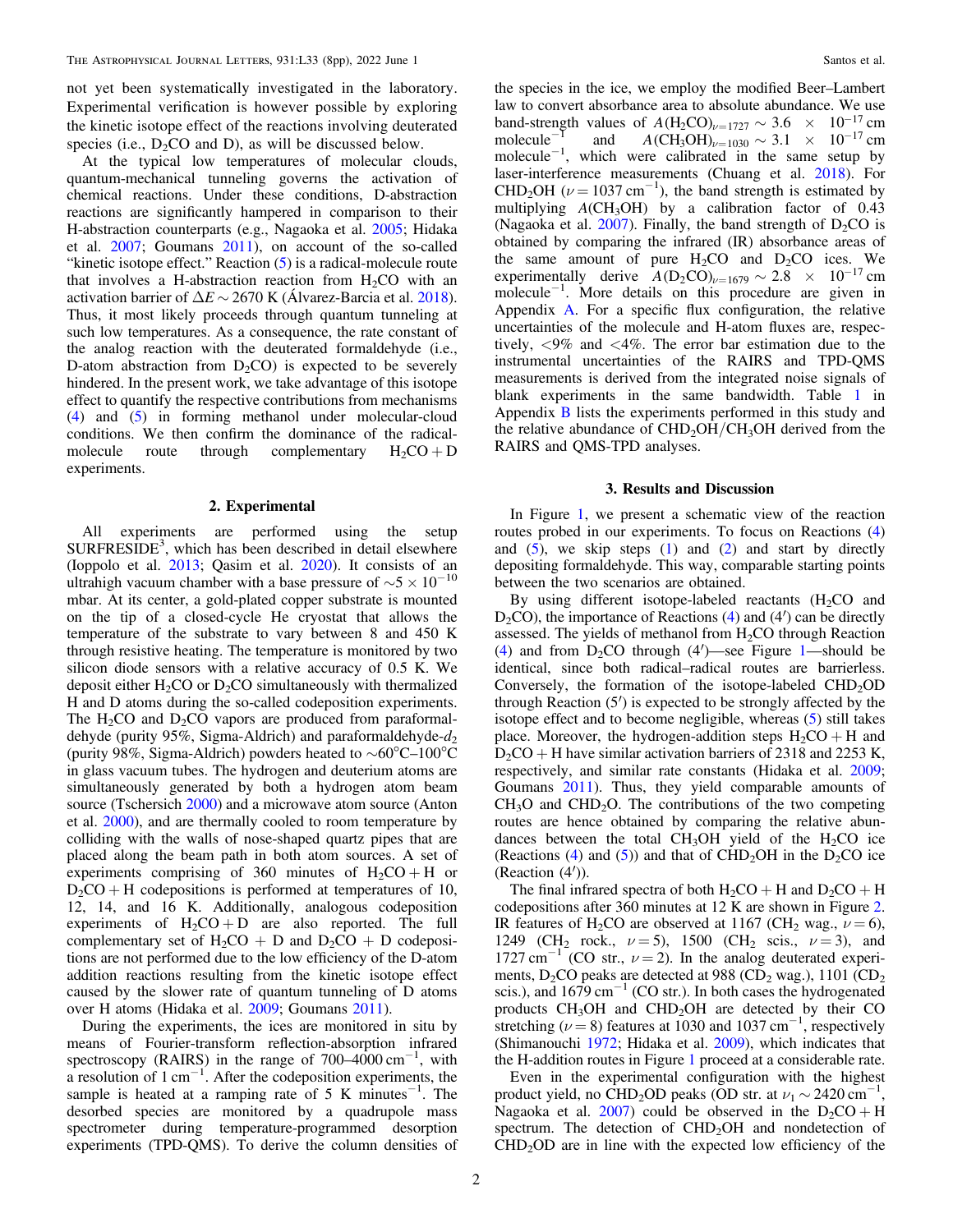<span id="page-2-0"></span>
$$
H_2CO \xrightarrow{\text{H}} CH_3O \xrightarrow{\text{H}} CH_3OH
$$
 (4)  
\n
$$
H_{\frac{1}{2}CO} \xrightarrow{\text{H}} CH_3OH + HCO
$$
 (5)

$$
D_2CO \xrightarrow{\text{+H}} CHD_2O \xrightarrow{\text{+H}} CHD_2OH \qquad (4')
$$
\n
$$
\downarrow{\qquad \qquad \downarrow}_{\text{+D}_2CO} \qquad (5')
$$

**Figure 1.** CH<sub>3</sub>OH formation scheme involving H<sub>2</sub>CO and D<sub>2</sub>CO. The gray dashed line indicates the smaller efficiency of the deuterated radical-molecule reaction with relation to route (5).

radical-molecule route for deuterated species and are consistent with the results by Hidaka et al. ([2009](#page-7-0)) on the exposure of H atoms to  $D_2CO$  ice. That, in addition to the fact that the  $CHD<sub>2</sub>OH$  peak is much smaller than the  $CH<sub>3</sub>OH$  counterpart in the  $H_2CO + H$  experiment at equivalent conditions, strongly suggests that Reaction ([4](#page-0-0)) is not the dominant route to form methanol under the investigated experimental conditions. Instead, Reaction ([5](#page-0-0)) must play a more prominent role in the formation of methanol. This observation remains valid after converting the integrated peak areas from the RAIR spectra to the species' abundances, as shown in Table [1.](#page-6-0) From the RAIRS analyses, we do not detect any bands related to the radicals HCO or CH<sub>2</sub>OH—nor their deuterated isotopes—reinforcing the findings from previous studies that their high reactivity results in low abundances (Watanabe & Kouchi [2002;](#page-7-0) Fuchs et al.  $2009$ ). The radical CH<sub>3</sub>O is also not observed in the  $H_2CO + H$  experiments. It should be noted, though, that the most intense IR features of its isotopologue  $CHD<sub>2</sub>O$  overlap with those of the other reactants and products in the spectra (see, e.g., Haupa et al. [2017](#page-7-0)), and therefore we cannot rule out its presence in the  $D_2CO + H$  experiments. Moreover, we observe a clear CO peak ( $\nu = 2138 \text{ cm}^{-1}$ ) in the H<sub>2</sub>CO + H experiment, as well as HDCO ( $\nu = 1694 \text{ cm}^{-1}$ ) and H<sub>2</sub>CO  $(\nu = 1727 \text{ cm}^{-1})$  peaks in the  $D_2CO + H$  counterpart, in agreement with the results by, e.g., Hidaka et al. ([2009](#page-7-0)) and Chuang et al. ([2016](#page-7-0)) that H-atom-induced abstraction reactions take place for the studied conditions (see, e.g., Figure 5 in Hidaka et al. [2009](#page-7-0)).

The TPD-QMS results of the experiments at 12 K are presented in Figure [3](#page-3-0) as a typical example of the obtained spectra. Since trying to account for the mass-fragmentation patterns induced by electron impact may complicate the interpretation of the data, only the ion signals of the products' molecular masses are selected to quantify their formation yield. For example, the  $CH<sub>3</sub>OH$  formation is quantified by the mass signal  $m/z = 32$ , while the deuterated species CHD<sub>2</sub>OH and CHD<sub>2</sub>OD are depicted by  $m/z = 34$  and 35, respectively. All methanol ( $-d_0-d_3$ ) mass signals peak at ~140 K. The small  $m/z = 32$  signal that peaks at 160 K could be due to either CH3OH trapped in background water or fragments originating from complex organic molecules (He et al. [2022](#page-7-0); Fedoseev et al. [2015](#page-7-0); Chuang et al. [2016](#page-7-0)). The flux of background water deposited throughout the experiment is estimated to be



**Figure 2.** Final IR spectra of the  $H_2CO + H$  (red) and  $D_2CO + H$  (black) codeposition experiments performed at 12 K. The spectra were obtained after 360 minutes of deposition and are artificially offset for clarity. Peak assignments are indicated with solid red (for  $H_2CO + H$ ) and black (for  $D_2CO + H$ ) lines, while the dashed gray line shows the absence of the CHD<sub>2</sub>OD  $\nu \approx 2420 \text{ cm}^{-1}$  peak.

 $5.2 \times 10^{10}$  molecules cm<sup>-2</sup> s<sup>-1</sup>, being a minor component of the ice that does not affect the final results. The TPD spectra show that a much smaller yield of  $CHD<sub>2</sub>OH$  is observed in comparison to  $CH<sub>3</sub>OH$ , and no  $CHD<sub>2</sub>OD$  is detected above the instrumental detection limit, thereby confirming the RAIRS analysis.

Figure [4](#page-3-0) presents the relative yields of  $CH<sub>3</sub>OH$  and CHD2OH derived from the RAIRS and QMS-TPD analyses at 10, 12, 14, and 16 K. The methanol yield of the hydrogenation reactions varies with the surface temperature, showing the effective result of the competition between the increase in the diffusion of H atoms and the decrease in their residence time on the ice as a function of temperature from 10 to 16 K. The highest abundances of methanol in both experiments  $H_2CO + H$  and  $D_2CO + H$  are found at 12 K, and drop with increasing temperatures. A set of experiments performed at 20 K results in  $CHD<sub>2</sub>OH$  yields that are not measurable, and thus are not reported here. Therefore, the abundances are normalized to that of  $CH<sub>3</sub>OH$  at 12 K. Similar observations have been reported in a previous study on the hydrogenation of  $H_2CO$  at temperatures up to 25 K (Chuang et al. [2016](#page-7-0)).

For the entire set of experiments, the RAIRS data show a considerably lower abundance of CHD<sub>2</sub>OH from the  $D_2CO + H$  experiments compared to that of  $CH_3OH$  from  $H_2CO + H$ . In fact, the abundance ratios of  $CHD_2OH/CH_3OH$ between analogous experiments yield a constant value of  $\sim$ 0.16 for the temperature range between 10 and 16 K (see Table [1](#page-6-0)). This is confirmed by the QMS-TPD data, which agree well within their uncertainties with the results from the RAIRS analysis (CHD<sub>2</sub>OH/CH<sub>3</sub>OH  $\sim$ 0.17). The contributions of the reactions probed here are therefore independent of these temperatures (10–16 K), which are of relevance to molecular clouds. This observation is in accordance with the predictions of the models by Simons et al. ([2020](#page-7-0)). The similarity between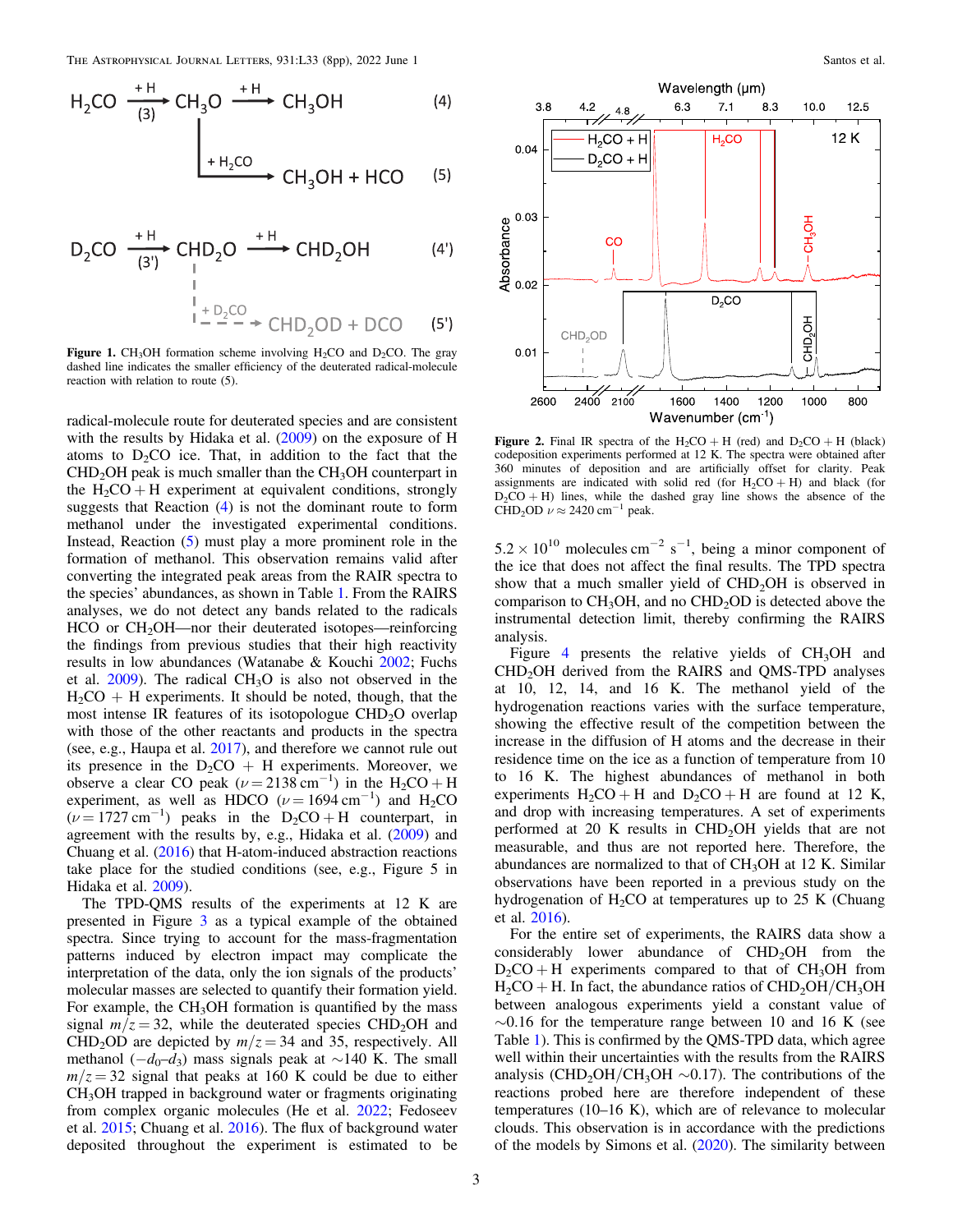<span id="page-3-0"></span>

Figure 3. Spectra of the TPD-QMS experiments obtained after codeposition of  $H_2CO + H$  (upper) and  $D_2CO + H$  (lower) at 12 K for 360 minutes. The  $m/z$ signals of 32 (red), 34 (blue), and 35 (green) correspond to, respectively, CH<sub>3</sub>OH, CHD<sub>2</sub>OH, and CHD<sub>2</sub>OD. No signal is detected for  $m/z = 35$  at the desorption temperature of methanol (∼140 K).

both the RAIRS and TPD ratios also excludes the possibility of the former being influenced by the heating of the substrate.

Under the assumption that Reactions  $(3)$  $(3)$  $(3)$  and  $(3')$  result in similar amounts of  $CH<sub>3</sub>O$  and  $CHD<sub>2</sub>O$ , respectively, and since both Reactions ([4](#page-0-0)) and (4′) are barrierless, the methanol yields from the abstraction route should be similar in both  $H_2CO + H$ and  $D_2CO + H$  experiments;

$$
(4) \sim (4'), \tag{6}
$$

where the parentheses denote the methanol yield of the reactions. The discrepancy between the yields of CH<sub>3</sub>OH and CHD2OH under our experimental conditions can therefore be used to estimate the contribution C4 of Reaction ([4](#page-0-0)) with respect to the total yield of methanol:

$$
C4 = \frac{(4)}{(4) + (5)} \sim \frac{(4')}{(4) + (5)}
$$

$$
\sim \frac{\text{(CHD}_2\text{OH})}{\text{(CH}_3\text{OH})} \sim [0.16 - 0.17]. \tag{7}
$$

The estimation described here assumes that the formation of  $CHD<sub>2</sub>OH$  and  $CH<sub>3</sub>OH$  takes place predominantly through the reactions presented in Figure [1](#page-2-0). Other routes to form methanol, such as  $CH<sub>2</sub>OH + H$ , have very minor contributions and are hence disregarded based on the inefficient formation of CH<sub>2</sub>OH from  $H_2CO$  hydrogenation (Song & Kästner [2017](#page-7-0) and, e.g., Table 6 in Simons et al. [2020](#page-7-0)). Accordingly, the contribution C[5](#page-0-0) of Reaction (5) corresponds to:

$$
C5 = 1 - C4 \sim [0.83 - 0.84]. \tag{8}
$$

The experimentally derived value of C5 agrees well with the contribution of ∼90% reported by Simons et al. ([2020](#page-7-0)) from kinetic Monte Carlo simulations of the hydrogenation of  $H_2CO$ ices.

The  $H/H<sub>2</sub>CO$  flux ratios employed here were chosen based on the conditions of the models by Simons et al. ([2020](#page-7-0)) (H:  $H_2CO = 20:1$ ). A higher H flux could potentially favor the



Figure 4. Upper panel: yields of CH<sub>3</sub>OH and CHD<sub>2</sub>OH relative to the column density of CH<sub>3</sub>OH after 360 minutes of H<sub>2</sub>CO + H codeposition at 10, 12, 14, and 16 K, as derived from the RAIRS data. Lower panel: same as the upper panel, but for the TPD-QMS data. The reported values are normalized to the most abundant yield at 12 K.

atom-addition route and thus lead to a lower product ratio. To verify whether the contributions C4 and C5 depend on the hydrogen-to-molecule ratio, a set of experiments using  $H/H_2CO(D_2CO) = 30$  was performed at [1](#page-6-0)0 K (see Table 1). The resulting  $CHD<sub>2</sub>OH/CH<sub>3</sub>OH$  ratios derived from the RAIRS and TPD-QMS data are  $0.18 \pm 0.03$  for C4 and  $0.82 \pm 0.03$  for C5. These values are negligibly different considering the detection error. Thus, a higher hydrogen flux affects only slightly the contributions derived above, and Reaction  $(5)$  $(5)$  $(5)$  still governs the formation of CH<sub>3</sub>OH. This implies that both flux ratios employed here represent an overabundance of H atoms, and therefore the product yield is limited by either  $H_2CO$  or  $D_2CO$ .

In our experiments, the dominance of the radical-molecule route is likely due to the higher availability of  $H_2CO$  in the environment, as opposed to H atoms, to react with CH<sub>3</sub>O. Both  $CH<sub>3</sub>O$  and H are very reactive species; when a  $CH<sub>3</sub>O$  radical is formed in the vicinity of a  $H_2CO$  molecule, it readily reacts with  $H_2CO$  to form  $CH_3OH + HCO$ . On the other hand, the accreted H atoms on the surfaces are required to diffuse in order to react with the  $CH<sub>3</sub>O$  radicals. Therefore, they will mostly react with the broadly available  $H_2CO$ , and less likely with  $CH<sub>3</sub>O$ , which is a minor ice component. Moreover, the diffusion of hydrogen atoms also competes with its reaction with  $CH<sub>3</sub>O$ , whereas both  $CH<sub>3</sub>O$  and  $H<sub>2</sub>CO$  do not diffuse and therefore have more time available to react. As a result, the higher likelihood of the two reactants in Reaction ([5](#page-0-0)) to meet, overpowers Reaction ([4](#page-0-0)), despite the latter being barrierless.

Although the ice composition explored here is not fully representative of interstellar ices, the foregoing reaction routes are nonetheless relevant to their chemistry. In more realistic ices, there is a lower availability of formaldehyde, and the formed CH<sub>3</sub>O radicals can also react with other species. Nevertheless, the aforementioned reasoning still applies, since the H atoms will mostly react with CO and HCO, additionally to  $H_2CO$ . Indeed, route ([5](#page-0-0)) was observed to dominate the formation of methanol even in simulations starting from the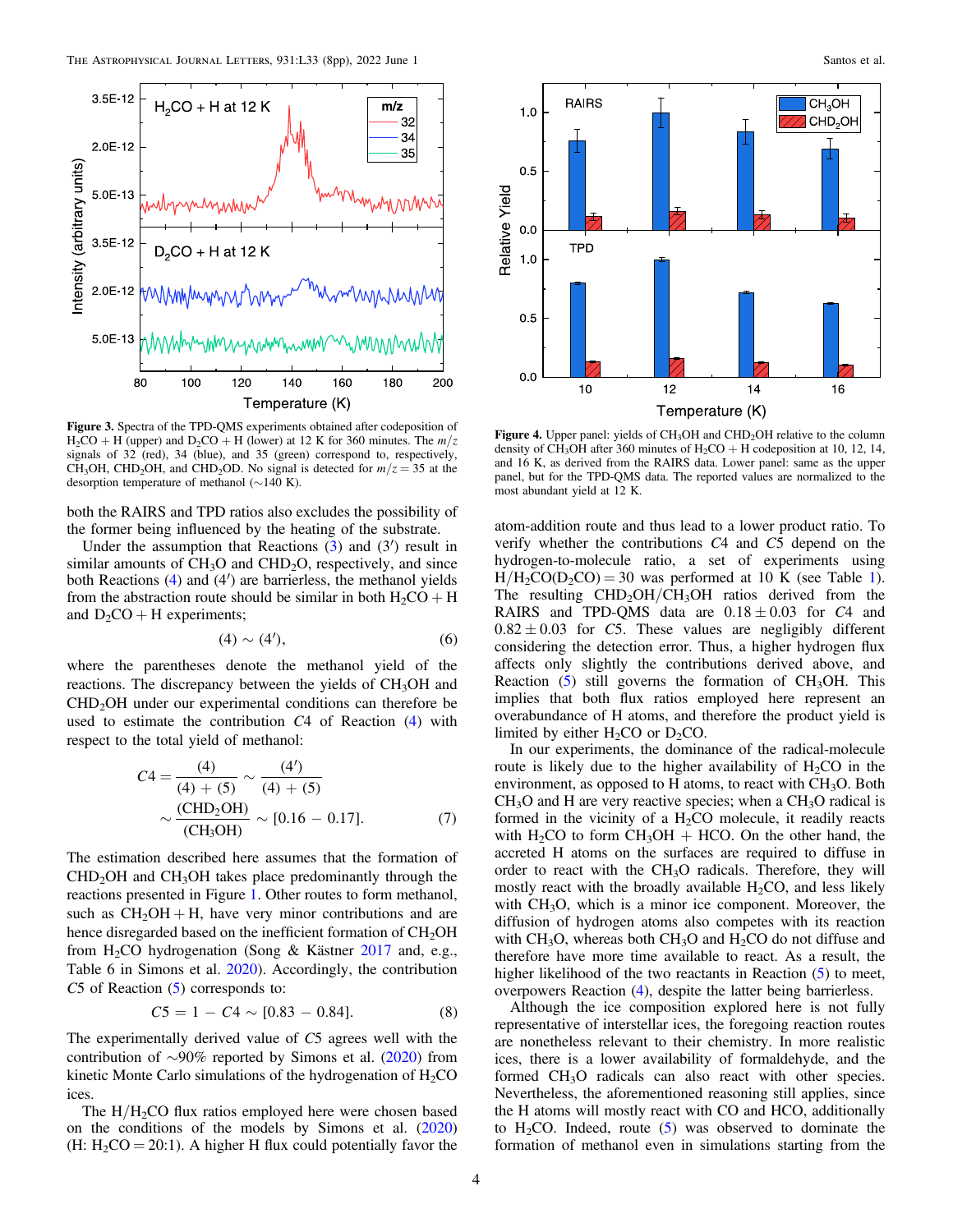hydrogenation of CO ice (Simons et al. [2020](#page-7-0)). Moreover, the radical-molecule route forms HCO as a byproduct, which will then be hydrogenated again to  $H<sub>2</sub>CO$ , replenishing and thus favoring the chemical network. Additional formaldehyde formed in the gas phase in the interstellar medium can also subsequently accrete onto ice grains and take part in the radical-molecule route.

It is noteworthy that the hydrogenation of pure  $D_2CO$  ice is not perfectly equivalent to that of pure  $H_2CO$  ice. The rate constant of Reaction (3') is in fact slightly higher than that of Reaction ([3](#page-0-0)) (Hidaka et al. [2009](#page-7-0); Goumans [2011](#page-7-0)). Moreover, Reaction (5') is inhibited by the isotope effect. Thus, there should be an increase in the availability of  $CHD<sub>2</sub>O$  in the ice during the deuterated experiments, which in turn favors the formation of  $CHD<sub>2</sub>OH$  through route (4'). The surplus of  $CHD<sub>2</sub>O$  is either consumed through H-induced abstraction reactions or preserved in the ice. Furthermore, the isotope effect also hampers the D-abstraction reaction  $D_2CO + H \rightarrow DCO + HD$ , which is why the formation of CO is much less efficient in these scenarios (see Figure [2](#page-2-0)). This results in a higher availability of H atoms in the surface of the ice in the deuterated experiments, compared to the nondeuterated counterparts where the abstraction reaction  $H_2CO + H \rightarrow HCO + H_2$  is faster. As a consequence, the formation of  $CHD<sub>2</sub>OH$  is also favored by the surplus of hydrogen atoms. Therefore, the contribution from Reaction (4') to forming methanol under the present experimental conditions should be regarded as an upper limit to that of Reaction  $(4)$  $(4)$  $(4)$ , which puts a lower limit to Reaction  $(5)$  $(5)$  $(5)$  as being at least roughly four times more efficient than Reaction ([4](#page-0-0)).

Aiming to directly confirm the occurrence of the radicalmolecule route forming methanol, an experiment of  $H_2CO + D$ and a control experiment of D-atom beam exposure to the bare substrate are performed at 10 K for 360 minutes. The codeposition experiment is followed by a TPD with a ramping rate of 5 K/min. These experiments are designed to probe the following competing reactions:

$$
H_2CO \xrightarrow{+D} CH_2DO \xrightarrow{+D} CH_2DOD,
$$
 (9)

$$
H_2CO \xrightarrow{+D} CH_2DO \xrightarrow{+H_2CO} CH_2DOH + HCO.
$$
 (10)

The difference of the spectra acquired after the  $H_2CO + D$ experiment and the D deposition is shown in panel (a) of Figure [5](#page-5-0). In agreement with Hidaka et al. ([2009](#page-7-0)), we observe spectral features of HDCO and  $D_2CO$  as a result of D-substitution (abstraction + addition) reactions on  $H_2CO$ . Moreover, a signal at  $\nu = 1034 \text{ cm}^{-1}$  is in line with the CO stretching band of CH<sub>2</sub>DOH, which would indicate that the radical-molecule route (i.e., Reaction (10)) proceeds. However, this feature is (at least partially) blended with the  $CH<sub>2</sub>$  rocking mode of HDCO  $(\nu = 1029 \text{ cm}^{-1})$ , to an extent where deconvolution is not possible. Nonetheless, given the lower desorption temperature of HDCO (∼100 K) with respect to that of CH<sub>2</sub>DOH ( $\sim$ 140 K), it is possible to isolate the contribution from CH<sub>2</sub>DOH by analyzing the infrared spectra obtained during the TPD experiment. The spectra acquired at 10 K and in the temperature intervals of 80–120 K and 120–160 K are shown in panel (b) of Figure [5](#page-5-0).

In the IR spectrum acquired in the temperature range of 80–120 K, the peak at  $\nu \sim 1029$  cm<sup>-1</sup> contains the contributions from both HDCO and CH2DOH. However, at the interval of 120–160 K, the peak slightly shifts to  $\nu \sim 1034 \text{ cm}^{-1}$ , and

only accounts for the CH<sub>2</sub>DOH left on the substrate. Based on the obtained area of this peak and its reported band strength (Nagaoka et al.  $2007$ ), we derive a CH<sub>2</sub>DOH column density of  $\sim$ (3.0 ± 0.3) × 10<sup>14</sup> molecules cm<sup>-2</sup>. This yield is ~4 times smaller than that of  $CH_3OH$  from the  $H_2CO + H$  experiment at 10 K ( $H/H_2CO = 10$ ), which is consistent with a lower rate for the D-addition reaction to  $H_2CO$  over the H-addition counterpart.

During TPD, the mass signal  $m/z = 33$  is detected at ∼150 K. However, whereas the spectroscopic signals are quite unambiguous, this does not apply to the mass spectrometric data. Since the mass signals of CH<sub>2</sub>DOH ( $m/z = 33, 32, 31, ...$ ) overlap with those of CH<sub>2</sub>DOD ( $m/z = 34$ , 33, 32, ...), and since their fragmentation patterns are unknown, the interpretation of the mass spectrometry data is impeded.

The product of the D-addition route,  $CH<sub>2</sub>DOD$  (Reaction (9)), was not observed in its OD stretching mode  $(\nu \sim 2430 \text{ cm}^{-1})$  within the detection limit of the instrument, as shown by the dashed line in panel (a) of Figure [5.](#page-5-0) Given that the band strength of this feature is expected to be around 1.5 times that of the CO stretching mode of  $CH<sub>2</sub>DOH$  (Nagaoka et al.  $2007$ ), the abundance of  $CH<sub>2</sub>DOD$  must be appreciably smaller than that of CH<sub>2</sub>DOH. This result provides additional compelling evidence that the radical-molecule route dominates the formation of methanol under the present conditions.

# 4. Conclusions

In the present work, we experimentally examine the contribution from the conventional route to the formation of methanol (Reaction  $(4)$  $(4)$  $(4)$ ) with Reaction  $(5)$  $(5)$  $(5)$ , and provide the respective impact of the two proposed last steps of relevance to the chemistry of molecular clouds. This was done by focusing on the specific reaction step in question, as more realistic experiments with CO ices would be much more difficult to interpret. Our main conclusions are the following:

- 1. We derive a contribution of  $\geq 83\%$  for the radical-molecule route  $(5)$  $(5)$  $(5)$ , which is independent of the  $H/H<sub>2</sub>CO$  ratios (i.e., 10 and 30) and the temperatures (i.e., 10−16 K) experimentally investigated in this work. This temperature range is typical of dense clouds, where H atoms are expected to be overabundant in comparison with  $H_2CO$ . Our experiments confirm the results in Simons et al. ([2020](#page-7-0)), who performed simulations for conditions as used in the laboratory work presented here. Their model, in turn, extends to the interstellar medium, and concludes that this route dominates the formation of interstellar methanol. Our results corroborate with this finding. Comparatively, Reaction ([4](#page-0-0)) should account for  $\leq 17\%$  of the methanol formation under the present conditions.
- 2. Additional codeposition experiments of  $H_2CO$  and D yield measurable amounts of  $CH<sub>2</sub>DOH$ , whereas  $CH<sub>2</sub>DOD$  is not detectable within the IR experimental limits. This further confirms the dominance of the radicalmolecule route to form methanol under our experimental conditions.
- 3. The conclusion drawn here does not affect the consensus that methanol is mainly formed through the hydrogenation of CO in the solid phase, albeit by means of a different mechanism than originally thought. Nonetheless, this finding represents an important change in the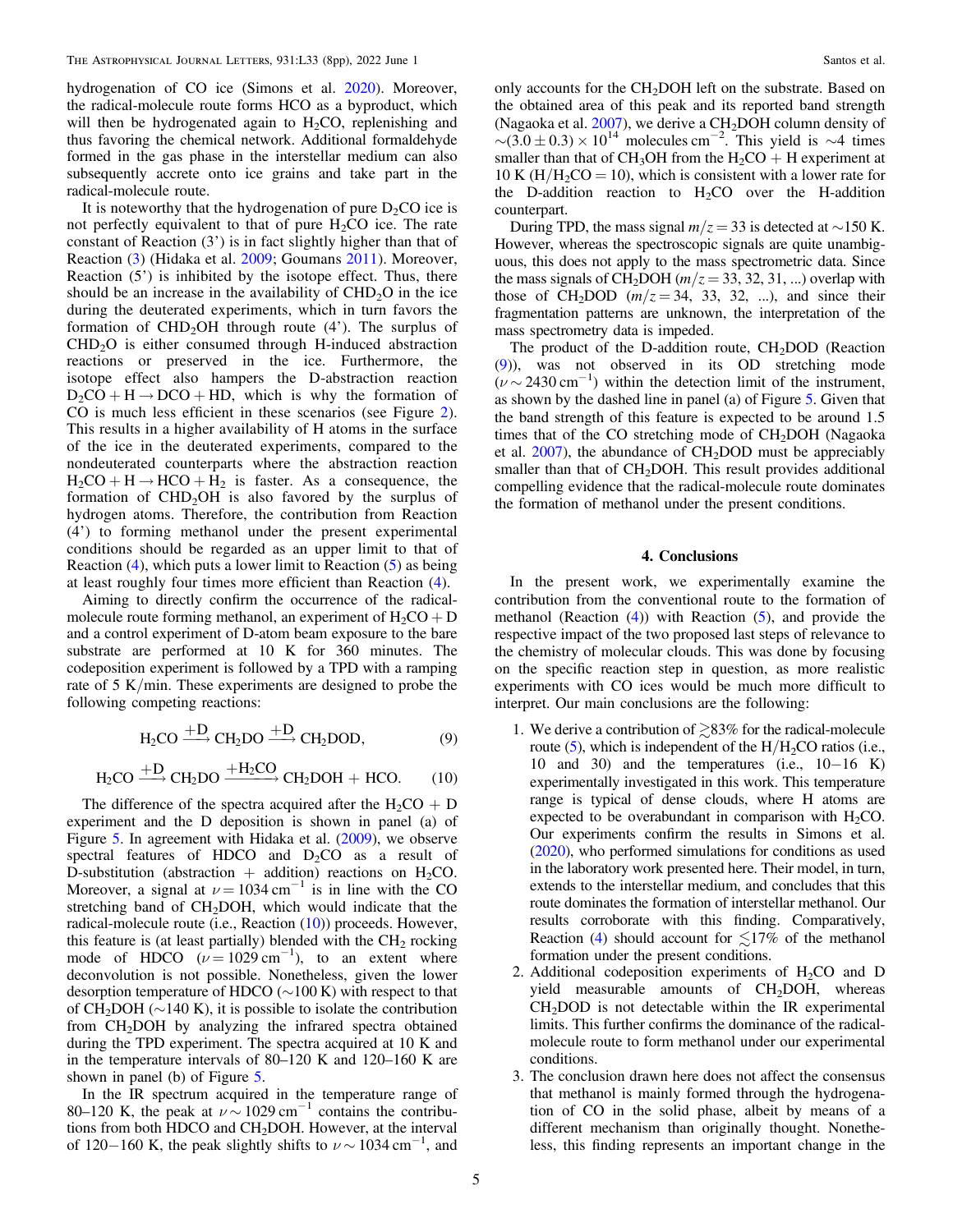<span id="page-5-0"></span>

Figure 5. (a) Difference spectrum of the final spectra acquired after 360 minutes of  $H_2CO + D$  codeposition minus that of the analogous D-atom beam deposition for the same time, both performed at 10 K. The dashed line indicates the absence of the CH<sub>2</sub>DOD feature at  $\nu \sim 2430$  cm<sup>-1</sup>. (b) Infrared spectra obtained during the rampup after the H<sub>2</sub>CO + D 360 minutes codeposition. The gray, red, and blue spectra were measured at 10 K, 80–120 K, and 120–160 K, respectively.

perspective of methanol formation in space, and could affect astrochemical models that involve this key species.

- 4. The expected deuterium fractionation of methanol will likely be affected, with a possibly smaller abundance of deuterated species due to the kinetic isotope effect.
- 5. Furthermore, the HCO radical is an important astrochemical intermediate since it can react to further form  $H<sub>2</sub>CO$  or recombine with other radicals (e.g.,  $CH<sub>3</sub>O$  and CH<sub>2</sub>OH) to produce complex organic molecules (COMs). The alternative route probed here forms HCO radicals as a byproduct, which enriches an icy surface with this species and therefore affects the COM distribution in interstellar ices, likely enhancing the predicted formation rate of, e.g., glycolaldehyde and ethylene glycol in previous astrochemical models that did not consider Reaction ([5](#page-0-0)) as a dominant channel. Models of the radical–radical reactions driven by the warming of the ice at later stages of star formation will also be affected by the additional HCO that eventually remains preserved in the ice and that becomes mobile and reacts.
- 6. The inclusion of deuterium atoms to microscopic kinetic Monte Carlo simulations would be a logical next step, as it could provide additional insight on the chemical network involving methanol. This, however, is beyond the scope of the present work.

The authors would like to thank Herma Cuppen for many guiding scientific discussions on the mechanism in question. This work has been supported by the Danish National Research Foundation through the Center of Excellence InterCat (grant agreement No. DNRF150). It has also been funded by the Dutch Astrochemistry Network II (DANII) and NOVA (the Netherlands Research School for Astronomy). T.L. is grateful for support from NWO via a VENI fellowship (722.017.008). G.F. acknowledges financial support from the Russian Ministry of Science and Higher Education via the State Assignment Contract FEUZ-2020-0038. S.I. acknowledges the Royal Society for financial support.

# Appendix A D<sub>2</sub>CO Band Strength Estimation

The column densities  $(N_X)$  of the species in the ice are calculated by means of the modified Beer–Lambert equation:

$$
N_X = \ln 10 \frac{\int Abs(\nu) d\nu}{A_X},
$$
\n(A1)

in which  $\int$ *Abs*( $\nu$ ) $d\nu$  is the integrated absorbance of a given infrared band and  $A_X$  is its corresponding band strength. To estimate the band strength of  $D_2CO$ , the same deposition conditions (i.e., exposure time and dose) are applied to both pure  $H_2CO$  and  $D_2CO$ , ensuring identical abundances of both types of ices. This is achieved by using the same leak valve while keeping the same flow-rate setting. Previously, Nagaoka et al. ([2007](#page-7-0)) used this method to determine the relative integrated band strengths of  $CH<sub>3</sub>OH$  and isotopes. We plot the integrated areas of the D<sub>2</sub>CO  $v_2 = 1679 \text{ cm}^{-1}$  band versus those of H<sub>2</sub>CO  $v_2 = 1727 \text{ cm}^{-1}$  for different accumulated abundances performed at three different flux configurations, as shown in Figure [6](#page-6-0).

After performing a linear fit to the points in the plot, we derive an average slope of  $a = 0.78 \pm 0.03$ . This slope corresponds to the conversion factor between  $A(H_2CO)$  and  $A(D_2CO)$ :

$$
A(D_2CO)_{\nu2} = a \times A(H_2CO)_{\nu2}.
$$
 (A2)

Given that  $A(H_2CO)$  for the  $\nu = 1727 \text{ cm}^{-1}$  peak has been previously measured to be  $\sim$ 3.6 × 10<sup>-17</sup> cm molecule<sup>-1</sup> (Chuang et al. [2018](#page-7-0)), we estimate the D<sub>2</sub>CO  $\nu = 1679 \text{ cm}^{-1}$ band strength to be  $A(D_2CO) \sim 2.8 \times 10^{-17}$  cm molecule<sup>-1</sup>.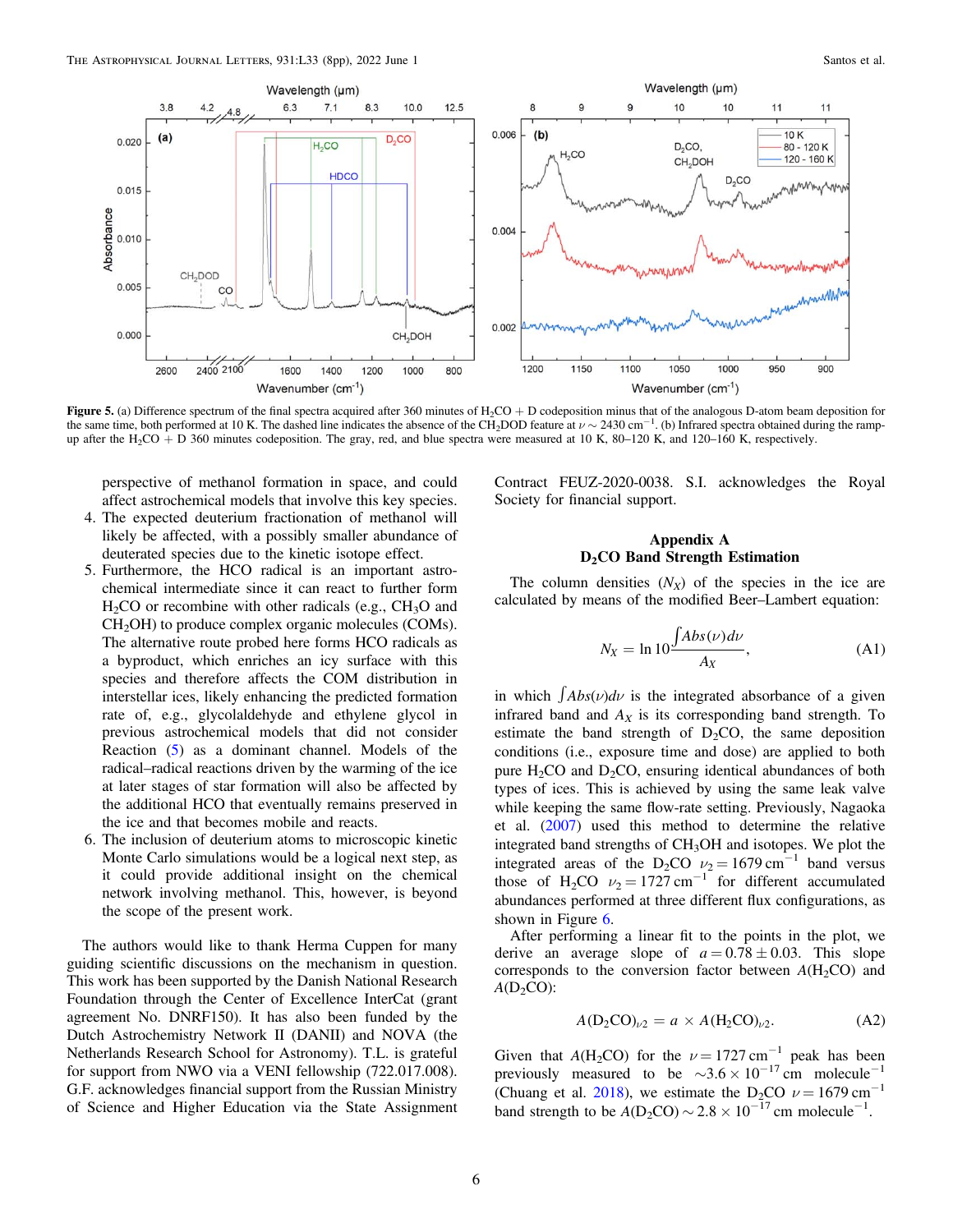<span id="page-6-0"></span>

Figure 6. Plot of the integrated area of the D<sub>2</sub>CO ( $v_2 = 1679 \text{ cm}^{-1}$ ) infrared absorption band vs. that of H<sub>2</sub>CO ( $v_2 = 1727 \text{ cm}^{-1}$ ) for three different molecule fluxes, f:  $8 \times 10^{11}$ ,  $1.6 \times 10^{12}$ , and  $3.2 \times 10^{12}$  cm<sup>-2</sup> s<sup>-1</sup>.

# Appendix B Experiment List

In Table 1 below the experiments performed in this work are summarized.

Table 1 Overview of the Experiments Performed in This Work, as well as the Resulting CHD2OH/CH3OH Abundance Ratios between Each Set of Experiments Derived from the RAIRS and TPD-QMS Analyses

| Experiment  | $T_{\text{sample}}$<br>(K) | Molecule Flux<br>$\rm \ (cm^{-2} \ s^{-1})$ | $H(D)$ Flux<br>$\rm (cm^{-2} \; s^{-1})$ | Time<br>(minutes) | CHD <sub>2</sub> OH/CH <sub>3</sub> OH<br>(RAIRS, $\nu = 8/\nu = 8$ ) | CHD <sub>2</sub> OH/CH <sub>3</sub> OH<br>(TPD) |
|-------------|----------------------------|---------------------------------------------|------------------------------------------|-------------------|-----------------------------------------------------------------------|-------------------------------------------------|
| $D_2CO + H$ | 10                         | $6 \times 10^{11}$                          | $6 \times 10^{12}$                       | 360               | $0.15 \pm 0.04$                                                       | $0.16 \pm 0.01$                                 |
| $H_2CO + H$ | 10                         | $6 \times 10^{11}$                          | $6 \times 10^{12}$                       | 360               |                                                                       |                                                 |
| $D_2CO + H$ | 12                         | $6 \times 10^{11}$                          | $6 \times 10^{12}$                       | 360               | $0.16 \pm 0.04$                                                       | $0.16 \pm 0.01$                                 |
| $H2CO + H$  | 12                         | $6 \times 10^{11}$                          | $6 \times 10^{12}$                       | 360               |                                                                       |                                                 |
| $D_2CO + H$ | 14                         | $6 \times 10^{11}$                          | $6 \times 10^{12}$                       | 360               | $0.16 \pm 0.04$                                                       | $0.18 \pm 0.01$                                 |
| $H2CO + H$  | 14                         | $6 \times 10^{11}$                          | $6 \times 10^{12}$                       | 360               |                                                                       |                                                 |
| $D_2CO + H$ | 16                         | $6 \times 10^{11}$                          | $6 \times 10^{12}$                       | 360               | $0.15 \pm 0.04$                                                       | $0.16 \pm 0.01$                                 |
| $H_2CO + H$ | 16                         | $6 \times 10^{11}$                          | $6 \times 10^{12}$                       | 360               |                                                                       |                                                 |
| $D_2CO + H$ | 10                         | $6 \times 10^{11}$                          | $1.8 \times 10^{13}$                     | 360               | $0.18 \pm 0.03$                                                       | $0.18 \pm 0.01$                                 |
| $H_2CO + H$ | 10                         | $6 \times 10^{11}$                          | $1.8 \times 10^{13}$                     | 360               |                                                                       |                                                 |
| $H2CO + D$  | 10                         | $4 \times 10^{11}$                          | $6 \times 10^{12}$                       | 360               |                                                                       |                                                 |

Note. The RAIRS abundances were calculated from the CO stretching bands ( $\nu = 8$ ) of CHD<sub>2</sub>OH and CH<sub>3</sub>OH, and the TPD abundances from the  $m/z = 32$  and  $m/z$  $z = 34$  mass signals.